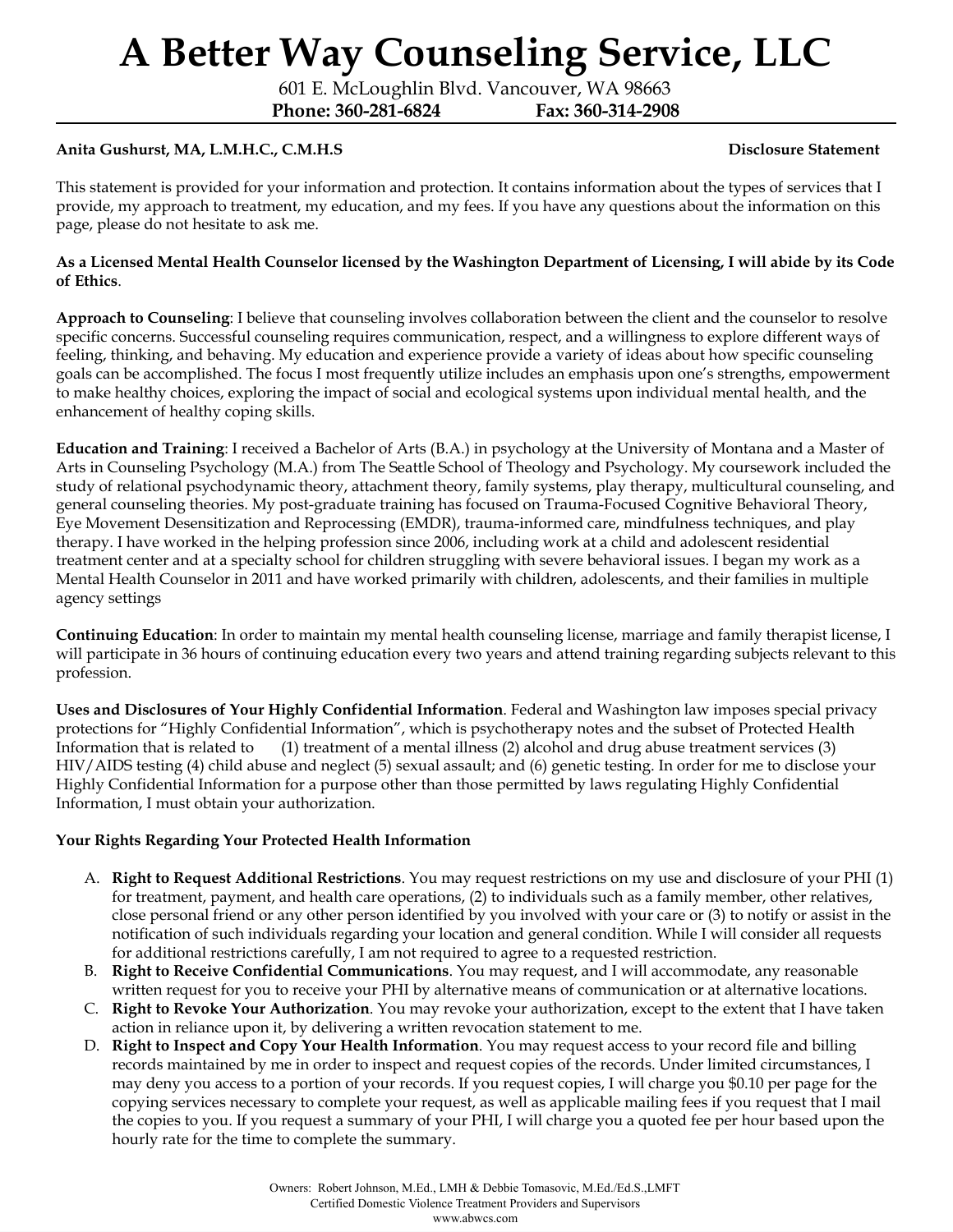601 E. McLoughlin Blvd. Vancouver, WA 98663 **Phone: 360-281-6824 Fax: 360-314-2908**

- E. **Right to Amend Your Records**. You have the right to request that we amend Protected Health Information maintained in your record file or billing records. I will comply with your request unless I believe that the information that would be amended is accurate and complete or other special circumstances apply. In such cases, I will allow you to place any statements into your chart to accompany the document/statement you wish to amend.
- F. **Right to Receive An Accounting of Disclosures**. Upon request, you may obtain an accounting of certain disclosures of your PHI made by me during any period of time prior to the date of your request provided such period does not exceed seven years after discharge/termination from service. I will charge you \$0.10 per page for the copying services necessary.
- G. **Right to Receive Paper Copy of this Notice**. Upon request, you may obtain a paper copy of this notice.

### **Permissible Use and Disclosure Without Prior Written Consent:**

- A. *Public Health Activities:* I am legally required to disclose your PHI for the following public health activities: (a) to report health information to public health authorities for the purpose of preventing or controlling disease, injury, or disability; and (b) to report child, elderly and disabled persons' abuse and neglect to the Washington Child Protective Services or other government authorities authorized by law to receive such reports.
- B. *Victims of Abuse, Neglect, or Domestic Violence*: If I reasonably believe you are a victim of abuse, neglect or domestic violence, I may disclose your PHI to the Washington Child Protective Services, the Washington Department of Human Services, or other governmental authority, including a social service or protective services agency, authorized by law to receive reports of such abuse, neglect, or domestic violence.
- C. *Judicial and Administrative Proceedings:* I may disclose your PHI in the course of a judicial or administrative proceeding in response to a legal order or other lawful processes.
- D. *Law Enforcement Of icials:* I may disclose your PHI to the police or other law enforcement officials as required or permitted by law or in compliance with a court order or a grand jury or administrative subpoena.
- E. *Decedents:* I may disclose your PHI to a coroner or medical examiner as authorized by law.
- F. *Health or Safety:* I am legally required by law to use or disclose your PHI to prevent or lesson a serious and imminent threat to a person's or the public's health and safety. [164.512(j)].
- G. *Specialized Government Functions:* I may use and disclose your PHI to units of the government with special functions, such as the U.S. military or the U.S. Department of State under certain circumstances. [164.512(k)]
- H. *Workers' Compensation:* I may disclose your PHI as authorized by and to the extent necessary to comply with state law relating to workers' compensation or other similar programs. [164.512(l)]
- I. *As required by law:* I may use and disclose your PHI when required to do so by any other law not already referred to in the preceding categories.

If you are not present, or the opportunity to agree or object to a use or disclosure cannot practicably be provided because of your capacity or an emergency circumstance, I may exercise my professional judgment to determine whether a disclosure is in your best interest. If I disclose information to a family member, other relatives, or a close personal friend, I will disclose only information that I believe is directly relevant to the person's involvement with your health care.

It is a professional best practice for counselors to engage in either peer-to-peer or professional oversight supervision activities throughout the course of their careers. During my supervision meetings, I may discuss cases and treatment for the purposes of improving care and/or professional development. If I make reference to my counseling with you, I will do so in a way that disguises your identity and limits disclosure of your PHI. If such a disguise is impossible or undesirable, I will ask you to sign a waiver. If you do not agree to sign, I will not make an identifiable reference to you.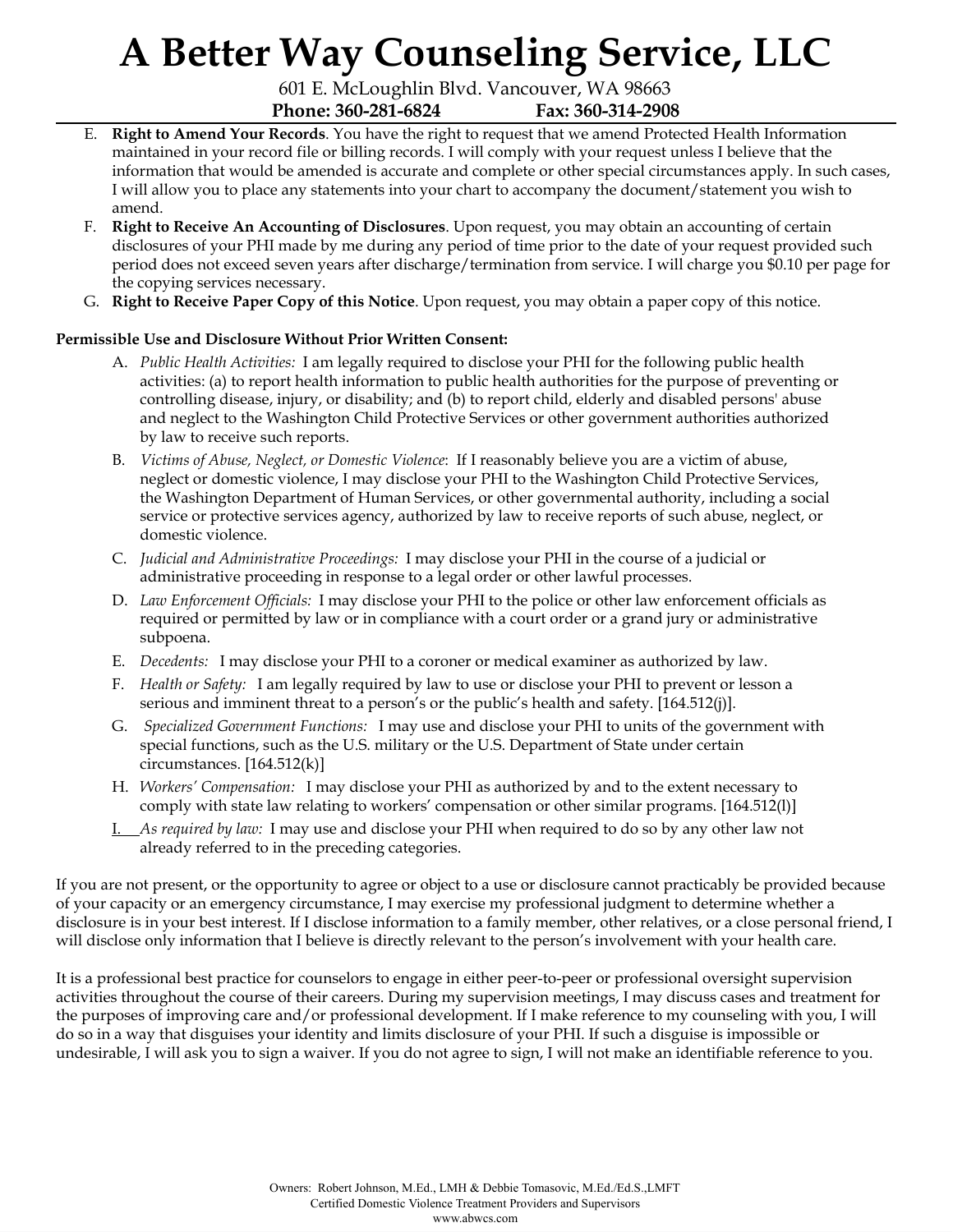601 E. McLoughlin Blvd. Vancouver, WA 98663

**Phone: 360-281-6824 Fax: 360-314-2908**

#### **Financial Terms and Conditions**

**Individual Counseling Fees:** The hourly fee for counseling sessions is \$195 with a sliding scale offered upon request. Counseling sessions are 45-50 minutes long. A no-show or late cancellation (within less than 24 hours of appointment) will require a full fee (insurance rate plus your co-pay/coinsurance or full out-of-pocket fee) payment unless there is a documented medical emergency. The fee can be waived for other emergencies if the counselor deems it okay.

**Letter or Report Writing to Third Party/Organization**: In the event that you are in need of letters or any other form of communication in writing to institutions, companies, work, school, court, military, and/or other third parties for the purpose of verifying your participation in counseling, as well as other actions needed to be taken on your behalf will be billed separately at quarter-hour increments of the individual therapy rate. Attendance verification for schools is available upon request at no charge.

**Court Fees:** If I am legally obligated to testify in court, the subpoenaing party will be responsible for paying my court fees. Those fees are set at the rate of \$200 per hour. This fee will be charged for preparation time (including report or letter writing, filing documents at the court, or returning required calls that pertain to the case), driving time, waiting time, as well as testifying and any attorney fees or costs I incur as a result of the legal action. Please note that additional fees could apply in the event I have to interrupt vacation or personal time in order to appear in court for litigation.

**Requesting Records:** If you require information from your records, it will be subject to a documentation fee. The clerical fee is \$15. The first 30 pages will be \$0.65 per page; anything above 30 pages will be \$0.50 per page. However, where editing of records by a health care provider is required by statute and is done by the provider personally, the fee may be the usual and customary charge for a basic office visit.

**Default:** Default of the Financial Terms and Conditions of this Agreement occurs when payment is not received within thirty days of when service(s) is provided or when a fee is incurred.

**Event of Default:** In the event of default, we shall have the right to the following remedies, which are intended to be cumulative and in addition to any other remedies provided under applicable law or under this Contract:

- 1. If we incur attorney fees because of a default by Client, Client shall pay all such fees whether or not litigation is filed and all costs related to legal action including without limitation filing fees, court fees, and other service fees.
- 2. Venue for any such action by us shall be in Clark County, Washington.
- 3. If we employ a collection agency to recover delinquent charges, Client agrees to pay all collection agency and other fees, if any, charged to us in addition to other sums payable under this Contract.
- 4. If the collection agency incurs attorney fees because of default by Client, Client shall pay all such fees whether or not litigation is filed and all costs related to legal action including without limitation filing fees, court fees, and service fees.
- 5. Venue for any such action by the collection agency shall be in Clark County, Washington.

### Collection Costs: In the Event of Default of the Financial Terms and Conditions of this Contract, the undersigned **agrees to pay a 35% collection fee and all reasonable attorney fees:**

### **Terms of Consent**

**Referrals**: I recognize that not all conditions presented by clients are appropriate for treatment by this counselor. For this reason, you and/or I may believe that a referral is needed. In that case, I will provide some alternatives including programs and/or people who may be available to assist you. A verbal exploration of alternatives to counseling will also be made available upon request. You will be responsible for contacting and evaluating those referrals and/or alternatives. If for some reason I am not able to continue as your counselor at any time I will try to provide referral options and let you know how to obtain your records.

**Consent to Treatment**: By your signature below, you are indicating 1) that you voluntarily agree to receive mental health assessment and mental health care, treatment, or services, and that you authorize me to provide such assessment and care, treatment, or services as I consider necessary and advisable; 2) that you understand and agree that you will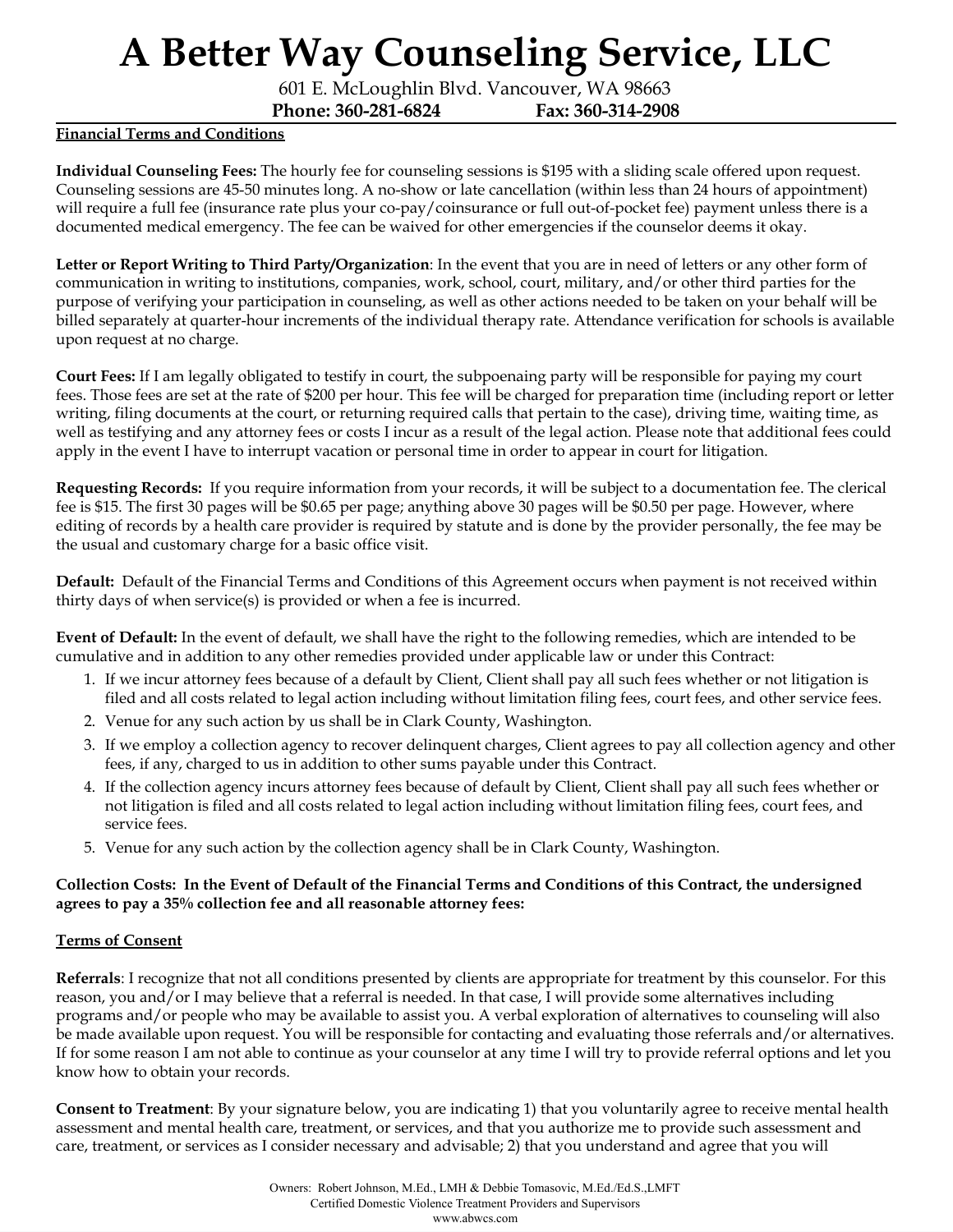601 E. McLoughlin Blvd. Vancouver, WA 98663 **Phone: 360-281-6824 Fax: 360-314-2908**

participate in the planning of your care, treatment, or services and that you may at any time stop treatment or services that you receive through me; 3) that you have read and understood this statement and have had ample opportunity to ask questions about, and seek clarification of, anything unclear to you; and 4) that I provided you with a copy of this statement. By my signature, I verify the accuracy of this document and acknowledge my commitment to conform to its specifications.

### **This Agreement is governed by the laws of the State of Washington.**

### **Washington State Law requires that the following statements be placed in every disclosure statement:**

"Counselors practicing counseling for a fee must be registered or certified with the Department of Health for the protection of the public health and safety. Registration of an individual with the Department does not include recognition of any practice standards, *nor necessarily implies the ef ectiveness of any treatment."*

"The purpose of the Counselor Credentialing Act (Chapter 18.19 RCW) is (A) To provide protection for public health and safety; and (B) To empower the citizens of the State of Washington by providing a complaint process against those counselors who would commit *acts of unprofessional conduct."*

**Severability Clause:** The provisions of this Agreement are separate and divisible, and if any provision hereof should be declared to be void and/or unenforceable, the remaining provisions shall be construed and shall be valid as if the void and/or unenforceable provision was not included in this Agreement.

**Acknowledgment:** I have read and understood the information presented in this disclosure statement, and have been offered a copy of the statement. If the client is a minor, the legal guardian (managing conservator) must sign the statement below.

I require documentation of conservatorship/guardianship. If your conservatorship/guardianship is established by a divorce decree or custody document, you are required to furnish me with a photocopy of the cause page (the first page calling out the case), the page specifying conservator(s), and the signature page from the decree or document before clinical services can begin.

### **Email and Text (SMS) Messaging Informed Consent**

If you would like to be communicated with by email or text message, I need to make sure you are aware of the confidentiality and other issues that arise when we communicate this way and to document that you are aware of these terms and agree to them.

I understand that all email messages are sent over the Internet and are not encrypted, are not secure, and may be read by others. I understand that my email communications with my therapist will NOT be encrypted and, therefore, my therapist can NOT guarantee the confidentiality and security of any information we send via e-mail. I understand that SMS messages are even less secure than email, and the same conditions apply. I understand that for this reason my therapist has advised me not to send sensitive information via email or SMS message. This includes information about current or past symptoms, conditions, or treatment, as well as identifying information such as social security numbers or insurance identification information.

By signing below I hereby give permission for my therapist to reply to my messages via email, including any information that my therapist deems appropriate, that would otherwise be considered confidential. I agree that my therapist shall not be liable for any breach of confidentiality that may result from this use of email via the Internet.

I understand that my therapist will limit SMS messages to brief inquiries or responses regarding scheduling. I understand that my therapist may at times email me information about resources that I can use as part of my treatment. I hereby consent to receive such information via email. I understand that e-mail and SMS communication should not be used for